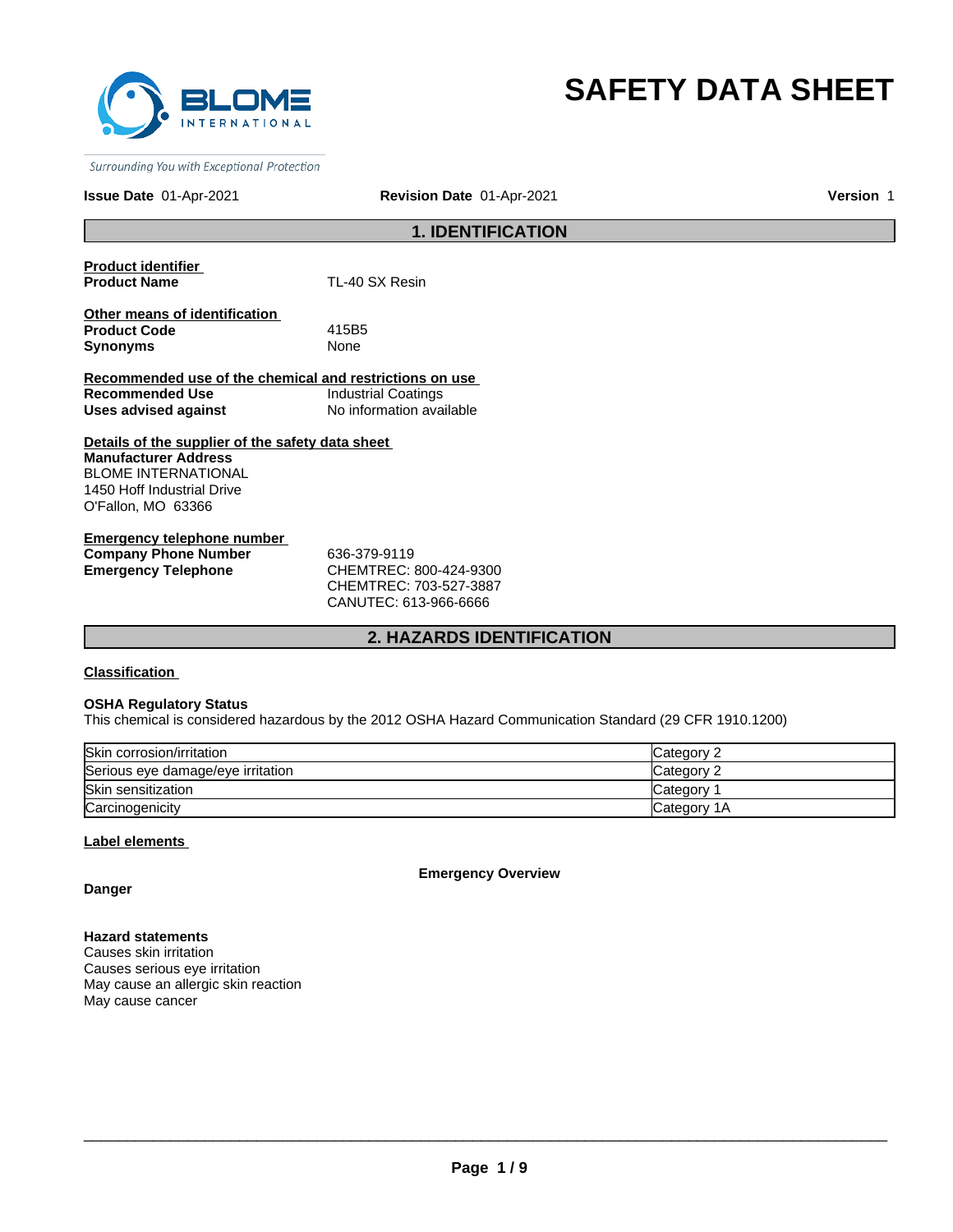

**Appearance** viscous **Physical state** liquid **Odor** Slight

 $\overline{\phantom{a}}$  ,  $\overline{\phantom{a}}$  ,  $\overline{\phantom{a}}$  ,  $\overline{\phantom{a}}$  ,  $\overline{\phantom{a}}$  ,  $\overline{\phantom{a}}$  ,  $\overline{\phantom{a}}$  ,  $\overline{\phantom{a}}$  ,  $\overline{\phantom{a}}$  ,  $\overline{\phantom{a}}$  ,  $\overline{\phantom{a}}$  ,  $\overline{\phantom{a}}$  ,  $\overline{\phantom{a}}$  ,  $\overline{\phantom{a}}$  ,  $\overline{\phantom{a}}$  ,  $\overline{\phantom{a}}$ 

#### **Precautionary Statements - Prevention**

Obtain special instructions before use Do not handle until all safety precautions have been read and understood Use personal protective equipment as required Wash face, hands and any exposed skin thoroughly after handling Avoid breathing dust/fume/gas/mist/vapors/spray Contaminated work clothing should not be allowed out of the workplace Wear protective gloves

#### **Precautionary Statements - Response**

IF exposed or concerned: Get medical advice/attention IF IN EYES: Rinse cautiously with water for several minutes. Remove contact lenses, if present and easy to do. Continue rinsing If eye irritation persists: Get medical advice/attention IF ON SKIN: Wash with plenty of soap and water Take off contaminated clothing and wash before reuse If skin irritation or rash occurs: Get medical advice/attention

#### **Precautionary Statements - Storage**

Store locked up

#### **Precautionary Statements - Disposal**

Dispose of contents/container to an approved waste disposal plant

#### **Hazards not otherwise classified (HNOC)**

Not applicable

#### **Other Information**

May be harmful if swallowed. Toxic to aquatic life with long lasting effects.

#### **Unknown acute toxicity**

30% of the mixture consists of ingredient(s) of unknown toxicity

# **3. COMPOSITION/INFORMATION ON INGREDIENTS**

#### **Substance**

Not applicable

#### **Mixture**

| <b>Chemical Name</b>                  | <b>CAS No</b>                                                                                            | Weight-%  |
|---------------------------------------|----------------------------------------------------------------------------------------------------------|-----------|
| Bisphenol A-epichlorohydrin polymer * | 25068-38-6                                                                                               | 40 - 70   |
| Quartz *                              | 14808-60-7                                                                                               | $10 - 30$ |
| Alkyl (C12-C14) Glycidyl Ether *      | 68609-97-2                                                                                               | $5 - 10$  |
| Titanium dioxide *                    | 13463-67-7                                                                                               | - 5       |
| Mica *                                | 12001-26-2                                                                                               | - 5       |
|                                       | W⊤b a concert a concerta de ferra contactiva) ef a concertible base base contibual des a tacada es conct |           |

The exact percentage (concentration) of composition has been withheld as a trade secret.

# **4. FIRST AID MEASURES**

#### Description of first aid measures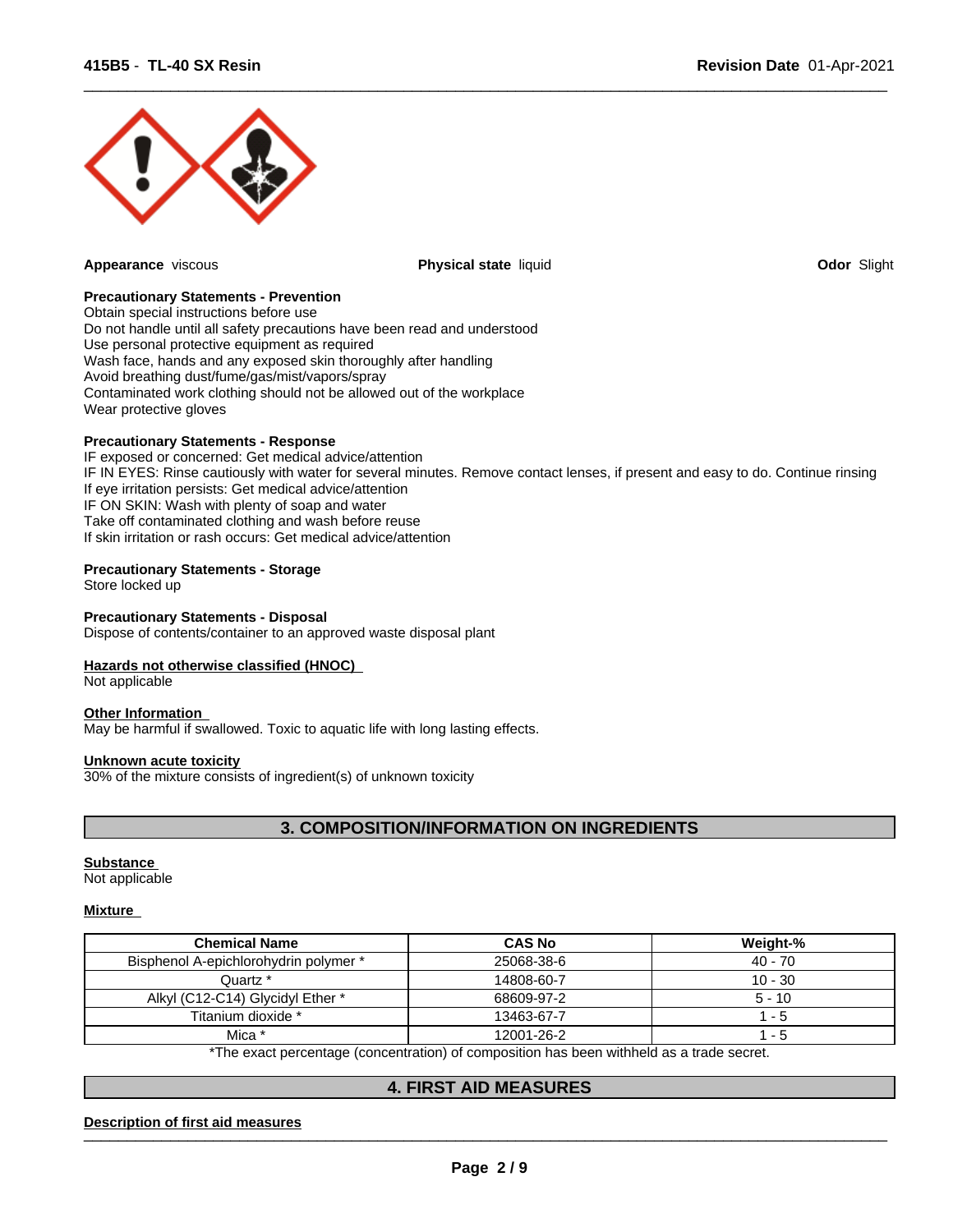| <b>General advice</b>                                                      | If symptoms persist, call a physician. Do not breathe dust/fume/gas/mist/vapors/spray. Do<br>not get in eyes, on skin, or on clothing.                                                                                       |  |  |
|----------------------------------------------------------------------------|------------------------------------------------------------------------------------------------------------------------------------------------------------------------------------------------------------------------------|--|--|
| Eye contact                                                                | Immediately flush with plenty of water. After initial flushing, remove any contact lenses and<br>continue flushing for at least 15 minutes. Keep eye wide open while rinsing. If symptoms<br>persist, call a physician.      |  |  |
| <b>Skin contact</b>                                                        | Wash off immediately with soap and plenty of water while removing all contaminated<br>clothes and shoes. Wash contaminated clothing before reuse. If skin irritation persists, call<br>a physician.                          |  |  |
| <b>Inhalation</b>                                                          | Remove to fresh air. If breathing is irregular or stopped, administer artificial respiration.<br>Avoid direct contact with skin. Use barrier to give mouth-to-mouth resuscitation. If<br>symptoms persist, call a physician. |  |  |
| Ingestion                                                                  | Rinse mouth. Drink plenty of water. Do not induce vomiting without medical advice. Never<br>give anything by mouth to an unconscious person. If symptoms persist, call a physician.                                          |  |  |
| Self-protection of the first aider                                         | Use personal protective equipment as required.                                                                                                                                                                               |  |  |
| Most important symptoms and effects, both acute and delayed                |                                                                                                                                                                                                                              |  |  |
| <b>Symptoms</b>                                                            | May cause redness and tearing of the eyes. May cause skin irritation. Redness.                                                                                                                                               |  |  |
| Indication of any immediate medical attention and special treatment needed |                                                                                                                                                                                                                              |  |  |
| Note to physicians                                                         | May cause sensitization in susceptible persons. Treat symptomatically.                                                                                                                                                       |  |  |

 $\overline{\phantom{a}}$  ,  $\overline{\phantom{a}}$  ,  $\overline{\phantom{a}}$  ,  $\overline{\phantom{a}}$  ,  $\overline{\phantom{a}}$  ,  $\overline{\phantom{a}}$  ,  $\overline{\phantom{a}}$  ,  $\overline{\phantom{a}}$  ,  $\overline{\phantom{a}}$  ,  $\overline{\phantom{a}}$  ,  $\overline{\phantom{a}}$  ,  $\overline{\phantom{a}}$  ,  $\overline{\phantom{a}}$  ,  $\overline{\phantom{a}}$  ,  $\overline{\phantom{a}}$  ,  $\overline{\phantom{a}}$ 

# **5. FIRE-FIGHTING MEASURES**

#### **Suitable extinguishing media**

Use extinguishing measures that are appropriate to local circumstances and the surrounding environment. Dry chemical, CO2, sand, earth, water spray or regular foam.

**Unsuitable extinguishing media** Do not use a solid water stream as it may scatter and spread fire.

#### **Specific hazards arising from the chemical**

In the event of fire and/or explosion do not breathe fumes. May cause sensitization in susceptible persons. Thermal decomposition can lead to release of irritating and toxic gases and vapors.

**Explosion data Sensitivity to Mechanical Impact** None. **Sensitivity to Static Discharge** None.

#### **Protective equipment and precautions for firefighters**

As in any fire, wear self-contained breathing apparatus pressure-demand, MSHA/NIOSH (approved or equivalent) and full protective gear.

# **6. ACCIDENTAL RELEASE MEASURES**

#### **Personal precautions, protective equipment and emergency procedures**

**Personal precautions** Avoid contact with skin, eyes or clothing. Use personal protective equipment as required. Evacuate personnel to safe areas. Keep people away from and upwind of spill/leak. **Environmental precautions Environmental precautions** Prevent entry into waterways, sewers, basements or confined areas. Prevent further

leakage or spillage if safe to do so.

 $\overline{\phantom{a}}$  ,  $\overline{\phantom{a}}$  ,  $\overline{\phantom{a}}$  ,  $\overline{\phantom{a}}$  ,  $\overline{\phantom{a}}$  ,  $\overline{\phantom{a}}$  ,  $\overline{\phantom{a}}$  ,  $\overline{\phantom{a}}$  ,  $\overline{\phantom{a}}$  ,  $\overline{\phantom{a}}$  ,  $\overline{\phantom{a}}$  ,  $\overline{\phantom{a}}$  ,  $\overline{\phantom{a}}$  ,  $\overline{\phantom{a}}$  ,  $\overline{\phantom{a}}$  ,  $\overline{\phantom{a}}$ 

**Methods and material for containment and cleaning up**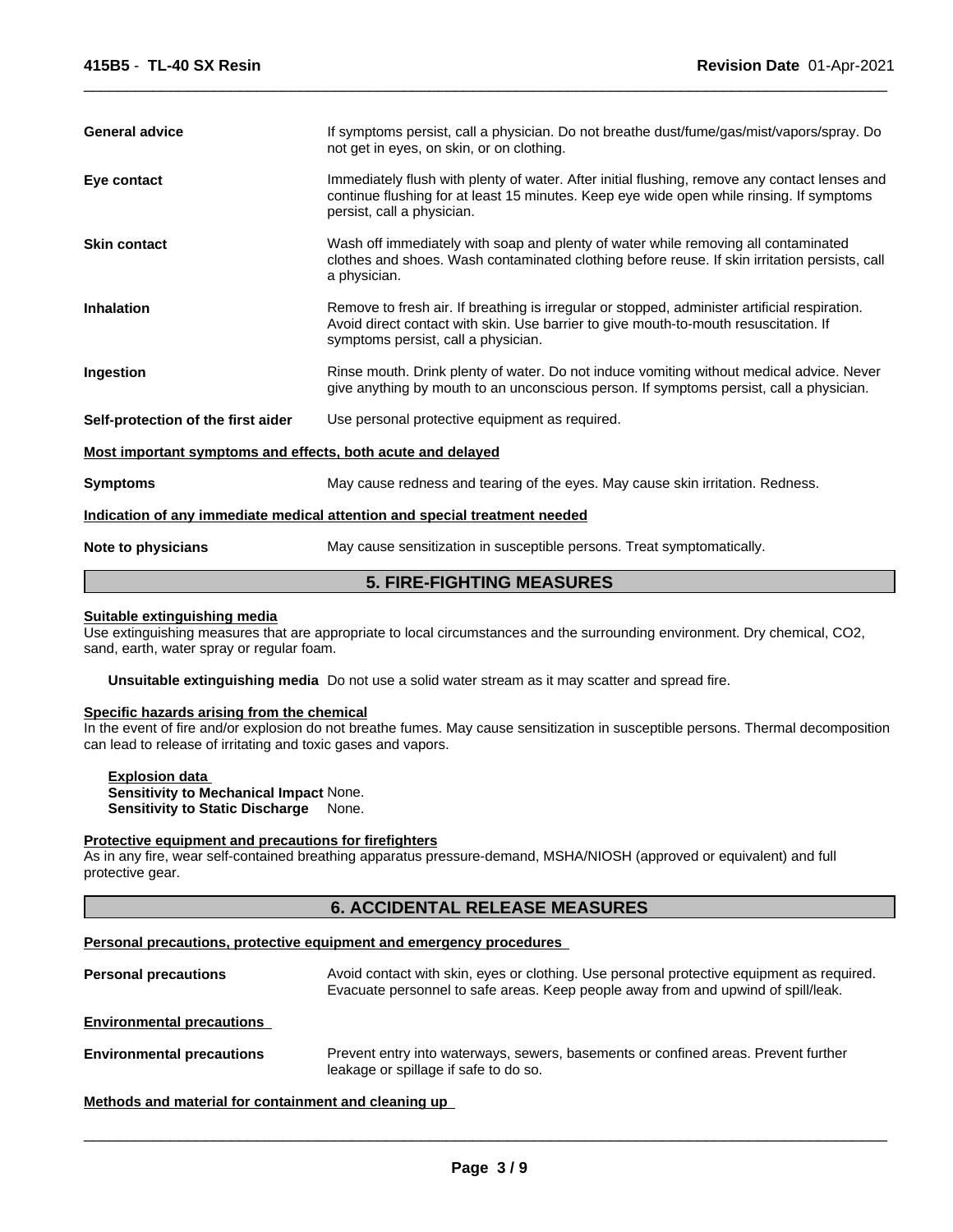| <b>Methods for containment</b>                               | Prevent further leakage or spillage if safe to do so.                                                                                                                                                                                                                               |  |  |
|--------------------------------------------------------------|-------------------------------------------------------------------------------------------------------------------------------------------------------------------------------------------------------------------------------------------------------------------------------------|--|--|
| Methods for cleaning up                                      | Use personal protective equipment as required. Cover liquid spill with sand, earth or other<br>non-combustible absorbent material. Take up mechanically, placing in appropriate<br>containers for disposal. Clean contaminated surface thoroughly.                                  |  |  |
|                                                              | <b>7. HANDLING AND STORAGE</b>                                                                                                                                                                                                                                                      |  |  |
| <b>Precautions for safe handling</b>                         |                                                                                                                                                                                                                                                                                     |  |  |
| Advice on safe handling                                      | Avoid contact with skin, eyes or clothing. Wash contaminated clothing before reuse. Do not<br>eat, drink or smoke when using this product. Use personal protective equipment as<br>required. Do not breathe dust/fume/gas/mist/vapors/spray. Use with local exhaust<br>ventilation. |  |  |
| Conditions for safe storage, including any incompatibilities |                                                                                                                                                                                                                                                                                     |  |  |
| <b>Storage Conditions</b>                                    | Keep container tightly closed in a dry and well-ventilated place. Keep in properly labeled<br>containers.                                                                                                                                                                           |  |  |
| Incompatible materials                                       | Strong oxidizing agents. Strong acids. Strong bases.                                                                                                                                                                                                                                |  |  |

# **8. EXPOSURE CONTROLS/PERSONAL PROTECTION**

# **Control parameters**

| <b>Exposure Guidelines</b>     |                                                                 |                                                                                                                                                                                                                                                                                                                           |                                                                                                                                                         |
|--------------------------------|-----------------------------------------------------------------|---------------------------------------------------------------------------------------------------------------------------------------------------------------------------------------------------------------------------------------------------------------------------------------------------------------------------|---------------------------------------------------------------------------------------------------------------------------------------------------------|
| <b>Chemical Name</b>           | <b>ACGIH TLV</b>                                                | <b>OSHA PEL</b>                                                                                                                                                                                                                                                                                                           | <b>NIOSH IDLH</b>                                                                                                                                       |
| Quartz<br>14808-60-7           | TWA: $0.025$ mg/m <sup>3</sup> respirable<br>particulate matter | TWA: 50 $\mu$ g/m <sup>3</sup> TWA: 50 $\mu$ g/m <sup>3</sup><br>excludes construction work.<br>agricultural operations, and<br>exposures that result from the<br>processing of sorptive clays<br>$(250)/(%SiO2 + 5)$ mppcf TWA<br>respirable fraction<br>$(10)/(%SiO2 + 2)$ mg/m <sup>3</sup> TWA<br>respirable fraction | IDLH: 50 $mg/m3$ respirable dust<br>TWA: $0.05 \text{ mg/m}^3$ respirable dust                                                                          |
| Titanium dioxide<br>13463-67-7 | TWA: $10 \text{ mg/m}^3$                                        | TWA: $15 \text{ mg/m}^3$ total dust                                                                                                                                                                                                                                                                                       | IDLH: $5000 \text{ mg/m}^3$<br>TWA: 2.4 mg/m <sup>3</sup> CIB 63 fine<br>TWA: 0.3 mg/m <sup>3</sup> CIB 63 ultrafine,<br>including engineered nanoscale |
| Mica<br>12001-26-2             | TWA: $3 \text{ mg/m}^3$ respirable<br>particulate matter        | TWA: 20 mppcf <1% Crystalline<br>silica                                                                                                                                                                                                                                                                                   | IDLH: 1500 mg/m <sup>3</sup><br>TWA: $3 \text{ mq/m}^3$ containing <1%<br>Quartz respirable dust                                                        |

*NIOSH IDLH Immediately Dangerous to Life or Health*

#### **Appropriate engineering controls**

#### **Engineering Controls** Showers Eyewash stations Ventilation systems.

# **Individual protection measures, such as personal protective equipment**

| <b>Eye/face protection</b>    | Wear safety glasses with side shields (or goggles).                                                                                                                                                                                                                                                                              |
|-------------------------------|----------------------------------------------------------------------------------------------------------------------------------------------------------------------------------------------------------------------------------------------------------------------------------------------------------------------------------|
| Skin and body protection      | Wear protective gloves and protective clothing.                                                                                                                                                                                                                                                                                  |
| <b>Respiratory protection</b> | If exposure limits are exceeded or irritation is experienced, NIOSH/MSHA approved<br>respiratory protection should be worn. Positive-pressure supplied air respirators may be<br>required for high airborne contaminant concentrations. Respiratory protection must be<br>provided in accordance with current local regulations. |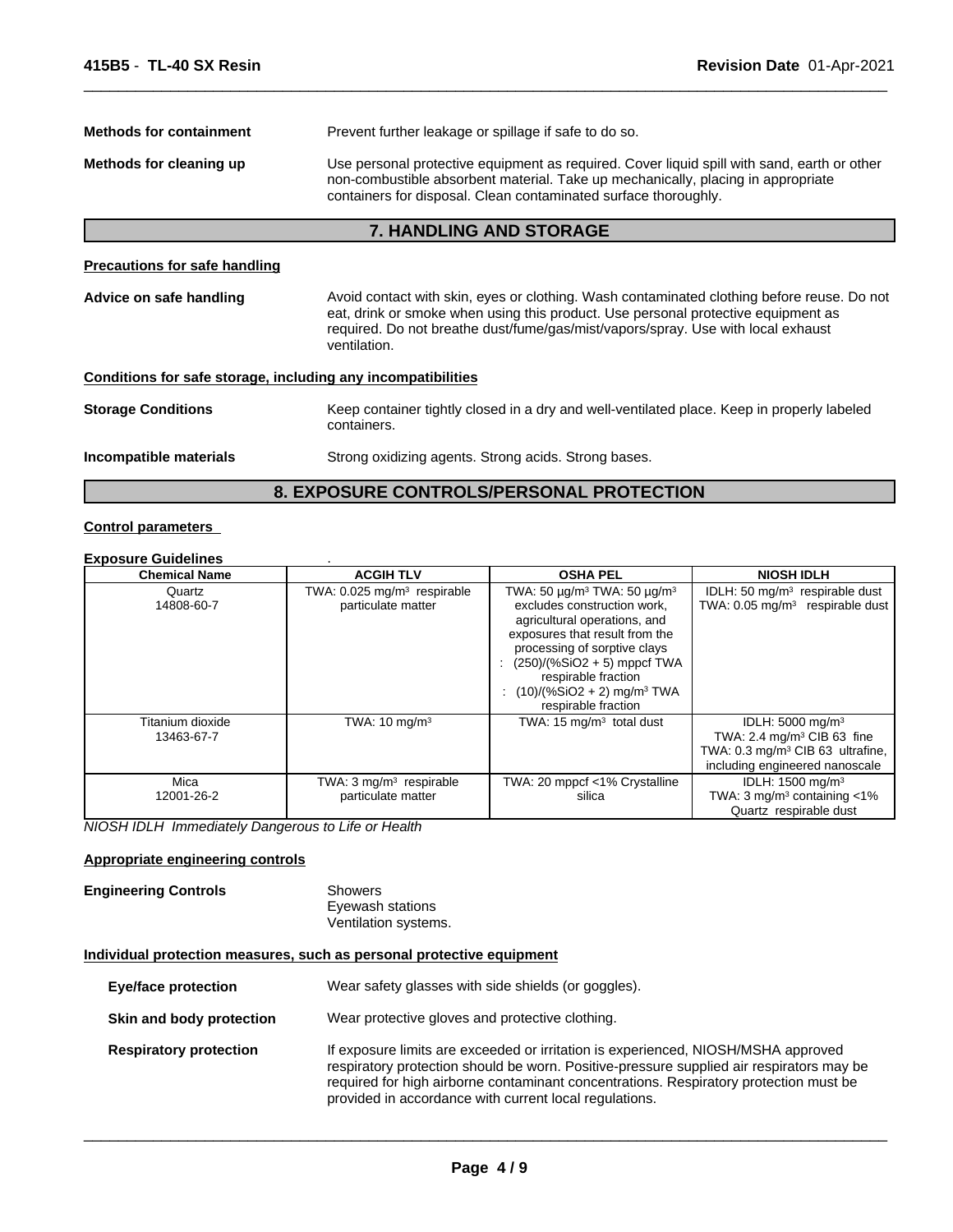**General Hygiene Considerations** When using do not eat, drink or smoke. Wash contaminated clothing before reuse. Regular cleaning of equipment, work area and clothing is recommended.

 $\overline{\phantom{a}}$  ,  $\overline{\phantom{a}}$  ,  $\overline{\phantom{a}}$  ,  $\overline{\phantom{a}}$  ,  $\overline{\phantom{a}}$  ,  $\overline{\phantom{a}}$  ,  $\overline{\phantom{a}}$  ,  $\overline{\phantom{a}}$  ,  $\overline{\phantom{a}}$  ,  $\overline{\phantom{a}}$  ,  $\overline{\phantom{a}}$  ,  $\overline{\phantom{a}}$  ,  $\overline{\phantom{a}}$  ,  $\overline{\phantom{a}}$  ,  $\overline{\phantom{a}}$  ,  $\overline{\phantom{a}}$ 

#### **9. PHYSICAL AND CHEMICAL PROPERTIES**

#### **Information on basic physical and chemical properties**

| <b>Physical state</b><br>Appearance<br>Color                   | liquid<br>viscous<br>pigmented                       | Odor<br><b>Odor threshold</b>    | Slight<br>No information available |
|----------------------------------------------------------------|------------------------------------------------------|----------------------------------|------------------------------------|
| <b>Property</b>                                                | <b>Values</b>                                        | Remarks • Method                 |                                    |
| рH                                                             | No information available                             |                                  |                                    |
| Melting point / freezing point                                 | No information available                             |                                  |                                    |
| Boiling point / boiling range                                  | > 200 °C / 392 °F                                    |                                  |                                    |
| <b>Flash point</b>                                             | > 120 °C / 248 °F                                    | Pensky-Martens Closed Cup (PMCC) |                                    |
| <b>Evaporation rate</b>                                        | No information available                             |                                  |                                    |
| Flammability (solid, gas)                                      | No information available                             |                                  |                                    |
| <b>Flammability Limit in Air</b>                               |                                                      |                                  |                                    |
| <b>Upper flammability limit:</b>                               | No information available                             |                                  |                                    |
| Lower flammability limit:                                      | No information available                             |                                  |                                    |
| Vapor pressure                                                 | No information available                             |                                  |                                    |
| <b>Vapor density</b>                                           | No information available                             |                                  |                                    |
| <b>Relative density</b>                                        | 1.32                                                 |                                  |                                    |
| <b>Water solubility</b>                                        | Insoluble in water                                   |                                  |                                    |
| Solubility in other solvents                                   | No information available                             |                                  |                                    |
| <b>Partition coefficient</b>                                   | No information available                             |                                  |                                    |
| <b>Autoignition temperature</b>                                | No information available<br>No information available |                                  |                                    |
| <b>Decomposition temperature</b><br><b>Kinematic viscosity</b> | No information available                             |                                  |                                    |
| <b>Dynamic viscosity</b>                                       | No information available                             |                                  |                                    |
| <b>Explosive properties</b>                                    | Not an explosive                                     |                                  |                                    |
| <b>Oxidizing properties</b>                                    | Not applicable                                       |                                  |                                    |
|                                                                |                                                      |                                  |                                    |
| <b>Other Information</b>                                       |                                                      |                                  |                                    |
| <b>Softening point</b>                                         | No information available                             |                                  |                                    |
| <b>Molecular weight</b>                                        | No information available                             |                                  |                                    |
| <b>VOC Content (%)</b>                                         | $0$ g/L                                              |                                  |                                    |
| <b>Density</b>                                                 | No information available                             |                                  |                                    |
| <b>Bulk density</b>                                            | No information available                             |                                  |                                    |
|                                                                | <b>10. STABILITY AND REACTIVITY</b>                  |                                  |                                    |

#### **Reactivity**

No data available

**Chemical stability** Stable under recommended storage conditions. **Possibility of Hazardous Reactions** None under normal processing. **Conditions to avoid** Extremes of temperature and direct sunlight. **Incompatible materials** Strong oxidizing agents. Strong acids. Strong bases. **Hazardous Decomposition Products** None known based on information supplied.

# **11. TOXICOLOGICAL INFORMATION**

#### **Information on likely routes of exposure**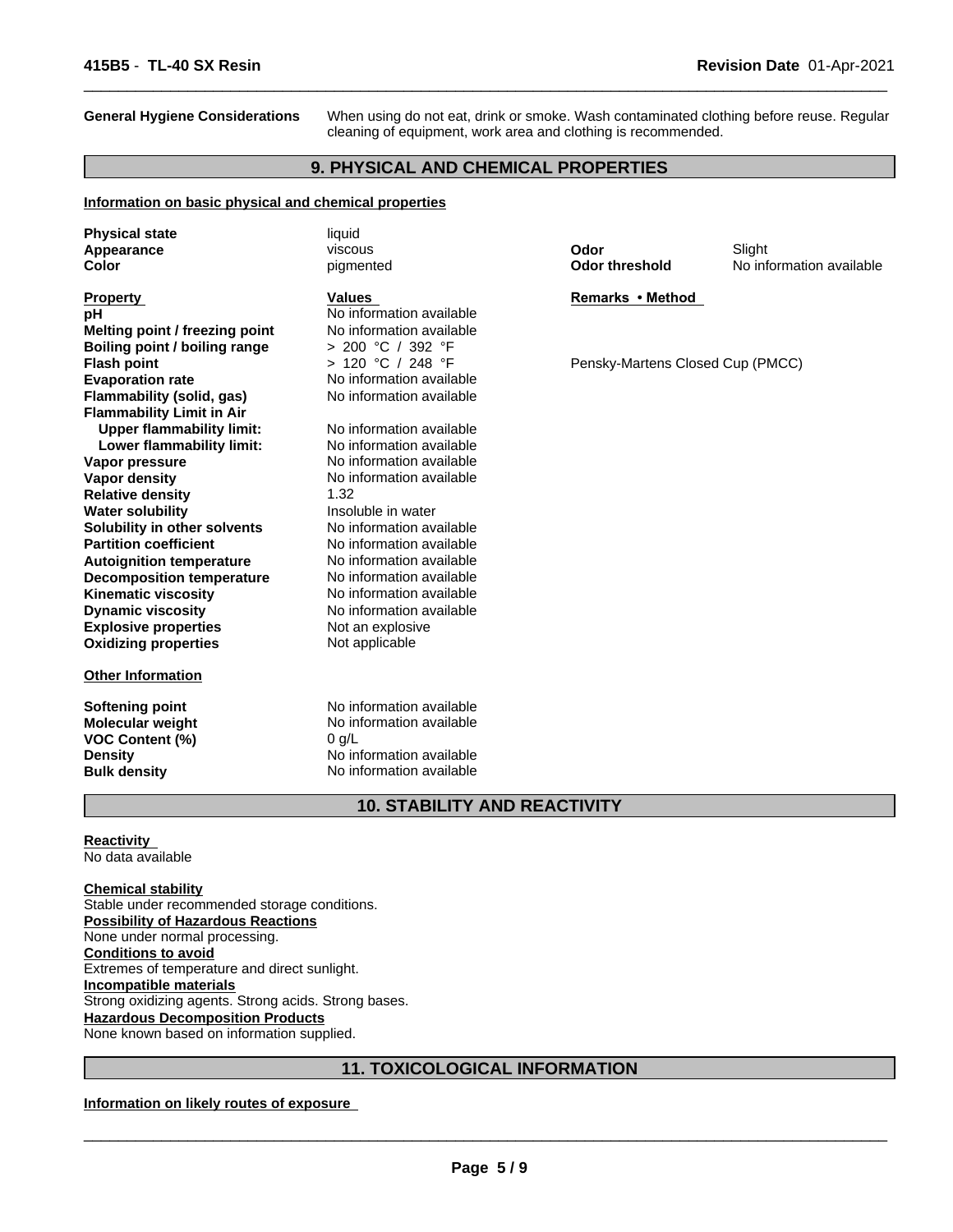#### **Product Information**

| <b>Inhalation</b>   | Based on available data, the classification criteria are not met.                                                |
|---------------------|------------------------------------------------------------------------------------------------------------------|
| Eye contact         | Irritating to eyes.                                                                                              |
| <b>Skin contact</b> | Irritating to skin. Repeated or prolonged skin contact may cause allergic reactions with<br>susceptible persons. |

**Ingestion** Based on available data, the classification criteria are not met.

 $\overline{\phantom{a}}$  ,  $\overline{\phantom{a}}$  ,  $\overline{\phantom{a}}$  ,  $\overline{\phantom{a}}$  ,  $\overline{\phantom{a}}$  ,  $\overline{\phantom{a}}$  ,  $\overline{\phantom{a}}$  ,  $\overline{\phantom{a}}$  ,  $\overline{\phantom{a}}$  ,  $\overline{\phantom{a}}$  ,  $\overline{\phantom{a}}$  ,  $\overline{\phantom{a}}$  ,  $\overline{\phantom{a}}$  ,  $\overline{\phantom{a}}$  ,  $\overline{\phantom{a}}$  ,  $\overline{\phantom{a}}$ 

| <b>Chemical Name</b>                                   | Oral LD50             | <b>Dermal LD50</b>    | <b>Inhalation LC50</b> |
|--------------------------------------------------------|-----------------------|-----------------------|------------------------|
| Bisphenol A-epichlorohydrin<br>polymer<br>l 25068-38-6 | $= 11400$ mg/kg (Rat) |                       |                        |
| Alkyl (C12-C14) Glycidyl Ether<br>  68609-97-2         | $= 17100$ mg/kg (Rat) | > 3987 mg/kg (Rabbit) |                        |
| Titanium dioxide<br>13463-67-7                         | $> 10000$ mg/kg (Rat) |                       |                        |

#### **Information on toxicological effects**

**Symptoms** May cause skin irritation. May cause an allergic skin reaction. May cause redness and tearing of the eyes.

#### **Delayed and immediate effects as well as chronic effects from short and long-term exposure**

| <b>Sensitization</b><br>Germ cell mutagenicity<br>Carcinogenicity                                                                                                                                 |                                                                                                             | May cause sensitization by skin contact.<br>Based on available data, the classification criteria are not met.<br>The table below indicates whether each agency has listed any ingredient as a carcinogen.                                                                                                |            |             |  |
|---------------------------------------------------------------------------------------------------------------------------------------------------------------------------------------------------|-------------------------------------------------------------------------------------------------------------|----------------------------------------------------------------------------------------------------------------------------------------------------------------------------------------------------------------------------------------------------------------------------------------------------------|------------|-------------|--|
| <b>Chemical Name</b>                                                                                                                                                                              | <b>ACGIH</b>                                                                                                | <b>IARC</b>                                                                                                                                                                                                                                                                                              | <b>NTP</b> | <b>OSHA</b> |  |
| Quartz<br>14808-60-7                                                                                                                                                                              | A2                                                                                                          | Group 1                                                                                                                                                                                                                                                                                                  | Known      | X           |  |
| Titanium dioxide<br>13463-67-7                                                                                                                                                                    |                                                                                                             | Group 2B                                                                                                                                                                                                                                                                                                 |            | X           |  |
| A2 - Suspected Human Carcinogen<br>Group 1 - Carcinogenic to Humans<br>Group 2B - Possibly Carcinogenic to Humans<br>NTP (National Toxicology Program)<br>Known - Known Carcinogen<br>X - Present | IARC (International Agency for Research on Cancer)                                                          | OSHA (Occupational Safety and Health Administration of the US Department of Labor)                                                                                                                                                                                                                       |            |             |  |
| <b>Reproductive toxicity</b><br><b>STOT - single exposure</b><br><b>STOT - repeated exposure</b><br><b>Chronic toxicity</b>                                                                       | exposure.                                                                                                   | Based on available data, the classification criteria are not met.<br>Based on available data, the classification criteria are not met.<br>Based on available data, the classification criteria are not met.<br>Repeated contact may cause allergic reactions in very susceptible persons. Avoid repeated |            |             |  |
| <b>Target Organ Effects</b><br><b>Aspiration hazard</b>                                                                                                                                           | Eyes, Respiratory system, Skin, lungs.<br>Based on available data, the classification criteria are not met. |                                                                                                                                                                                                                                                                                                          |            |             |  |

#### **Numerical measures of toxicity - Product Information**

**The following values are calculated based on chapter 3.1 of the GHS document** .

**ATEmix (oral)** 3,782.00 mg/kg

### **12. ECOLOGICAL INFORMATION**

#### **Ecotoxicity**

Toxic to aquatic life with long lasting effects

60 % of the mixture consists of components(s) of unknown hazards to the aquatic environment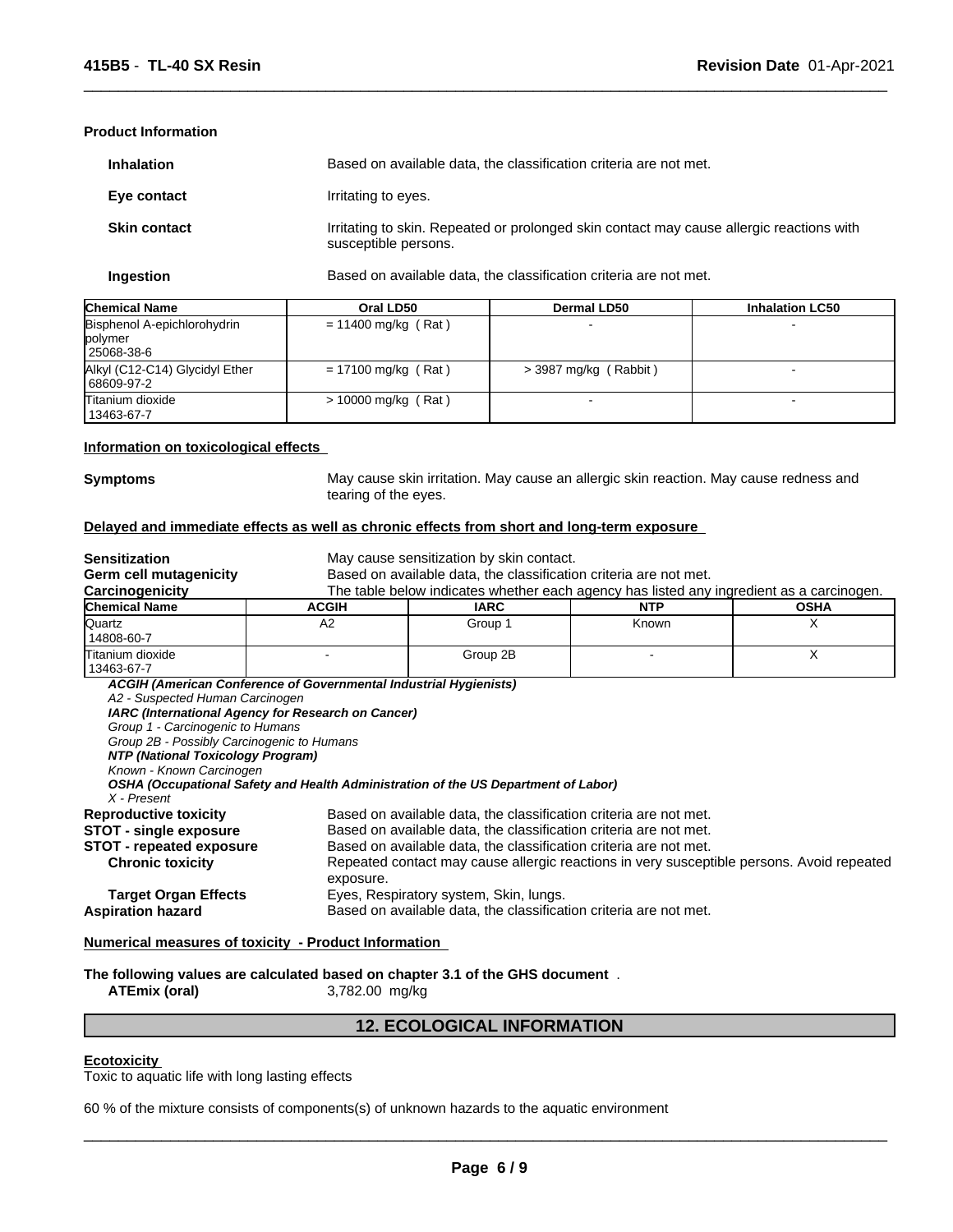### **Persistence and degradability**

No information available.

#### **Bioaccumulation**

No information available.

#### **Other adverse effects**

No information available

# **13. DISPOSAL CONSIDERATIONS Waste treatment methods Disposal of wastes Disposal should be in accordance with applicable regional, national and local laws and <b>Disposal should be in accordance with applicable regional, national and local laws and** regulations. **Contaminated packaging Do not reuse container.**

 $\overline{\phantom{a}}$  ,  $\overline{\phantom{a}}$  ,  $\overline{\phantom{a}}$  ,  $\overline{\phantom{a}}$  ,  $\overline{\phantom{a}}$  ,  $\overline{\phantom{a}}$  ,  $\overline{\phantom{a}}$  ,  $\overline{\phantom{a}}$  ,  $\overline{\phantom{a}}$  ,  $\overline{\phantom{a}}$  ,  $\overline{\phantom{a}}$  ,  $\overline{\phantom{a}}$  ,  $\overline{\phantom{a}}$  ,  $\overline{\phantom{a}}$  ,  $\overline{\phantom{a}}$  ,  $\overline{\phantom{a}}$ 

#### **14. TRANSPORT INFORMATION**

**DOT** Not regulated

**TDG** Not regulated

| IATA                      |                                                                                                              |
|---------------------------|--------------------------------------------------------------------------------------------------------------|
| UN/ID no                  | UN3082                                                                                                       |
| Proper shipping name      | Environmentally hazardous substance, liquid, n.o.s.                                                          |
| <b>Hazard Class</b>       | 9                                                                                                            |
| <b>Packing Group</b>      | Ш                                                                                                            |
| <b>ERG Code</b>           | 9L                                                                                                           |
| <b>Special Provisions</b> | A97, A158, A197                                                                                              |
| <b>Description</b>        | UN3082, Environmentally hazardous substance, liquid, n.o.s. (Bisphenol A-epichlorohydrin<br>polymer), 9, III |
| <b>IMDG</b>               |                                                                                                              |
| UN/ID no                  | UN3082                                                                                                       |
| Proper shipping name      | Environmentally hazardous substance, liquid, n.o.s.                                                          |
| <b>Hazard Class</b>       | 9                                                                                                            |
| <b>Packing Group</b>      | Ш                                                                                                            |
| EmS-No                    | $F-A. S-F$                                                                                                   |
| <b>Special Provisions</b> | 274, 335                                                                                                     |
| <b>Description</b>        | UN3082, Environmentally hazardous substance, liquid, n.o.s. (Bisphenol A-epichlorohydrin<br>polymer), 9, III |

### **15. REGULATORY INFORMATION**

**International Inventories TSCA** Complies<br>DSL/NDSL Complies **DSL/NDSL**<br> **EINECS/ELINCS**Complies **EINECS/ELINCS**<br>IECSC **IECSC** Complies<br> **IECSC** Complies **KECL Complies**<br> **PICCS** Complies **AICS** Complies

**Complies** 

# **Legend:**

**TSCA** - United States Toxic Substances Control Act Section 8(b) Inventory **DSL/NDSL** - Canadian Domestic Substances List/Non-Domestic Substances List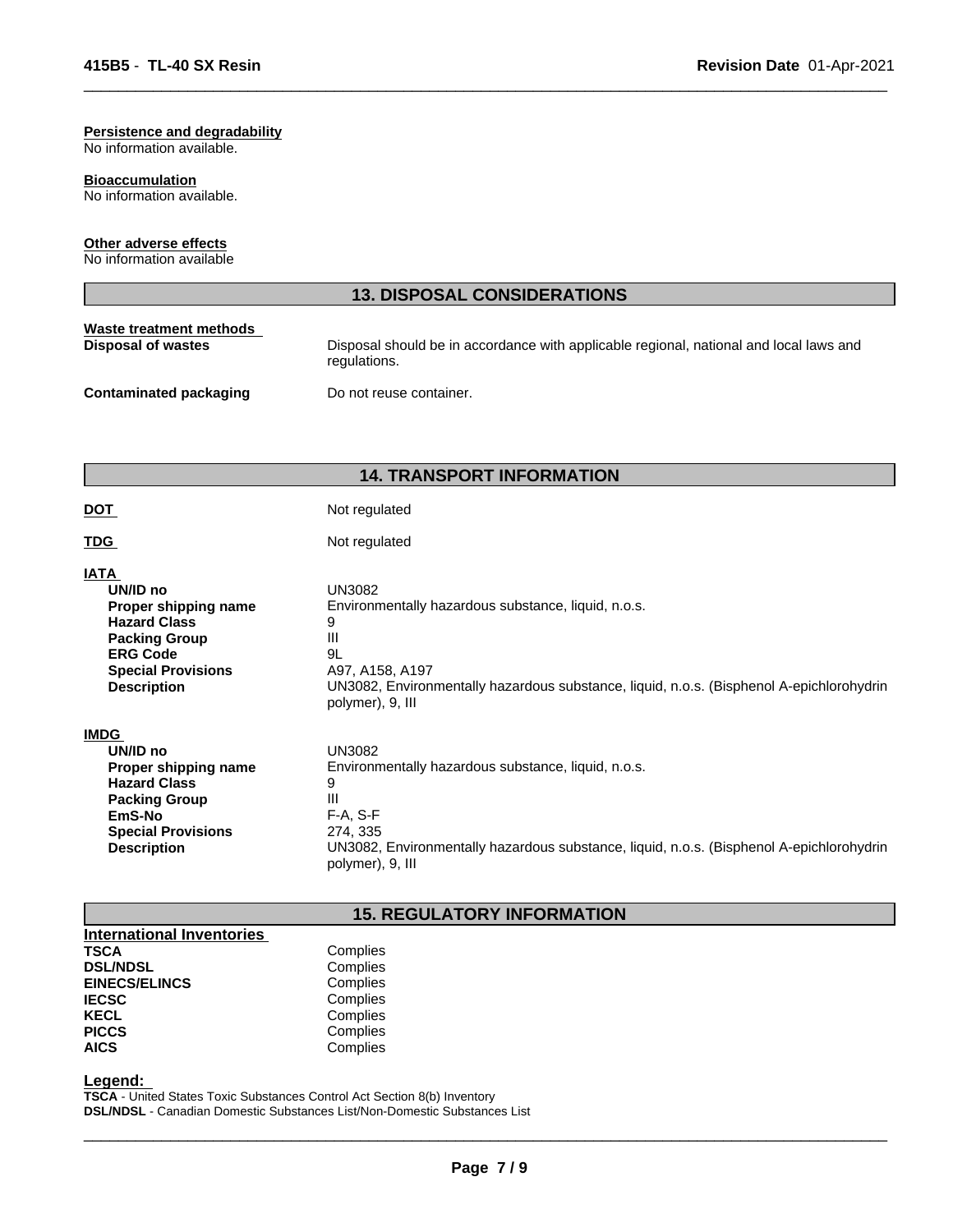**EINECS/ELINCS** - European Inventory of Existing Chemical Substances/European List of Notified Chemical Substances

**ENCS** - Japan Existing and New Chemical Substances

**IECSC** - China Inventory of Existing Chemical Substances

**KECL** - Korean Existing and Evaluated Chemical Substances

**PICCS** - Philippines Inventory of Chemicals and Chemical Substances

**AICS** - Australian Inventory of Chemical Substances

#### **US Federal Regulations**

#### **SARA 313**

Section 313 of Title III of the Superfund Amendments and Reauthorization Act of 1986 (SARA). This product does not contain any chemicals which are subject to the reporting requirements of the Act and Title 40 of the Code of Federal Regulations, Part 372

 $\overline{\phantom{a}}$  ,  $\overline{\phantom{a}}$  ,  $\overline{\phantom{a}}$  ,  $\overline{\phantom{a}}$  ,  $\overline{\phantom{a}}$  ,  $\overline{\phantom{a}}$  ,  $\overline{\phantom{a}}$  ,  $\overline{\phantom{a}}$  ,  $\overline{\phantom{a}}$  ,  $\overline{\phantom{a}}$  ,  $\overline{\phantom{a}}$  ,  $\overline{\phantom{a}}$  ,  $\overline{\phantom{a}}$  ,  $\overline{\phantom{a}}$  ,  $\overline{\phantom{a}}$  ,  $\overline{\phantom{a}}$ 

#### **SARA 311/312 Hazard Categories**

| Acute health hazard               | Yes |
|-----------------------------------|-----|
| <b>Chronic Health Hazard</b>      | Yes |
| <b>Fire hazard</b>                | N٥  |
| Sudden release of pressure hazard | No. |
| <b>Reactive Hazard</b>            | N٥  |

#### **CWA (Clean Water Act)**

This product does not contain any substances regulated as pollutants pursuant to the Clean Water Act (40 CFR 122.21 and 40 CFR 122.42)

#### **CERCLA**

This material, as supplied, does not contain any substances regulated as hazardous substances under the Comprehensive Environmental Response Compensation and Liability Act (CERCLA) (40 CFR 302) or the Superfund Amendments and Reauthorization Act (SARA) (40 CFR 355). There may be specific reporting requirements at the local, regional, or state level pertaining to releases of this material

#### **US State Regulations**

#### **California Proposition 65**

This product contains the following Proposition 65 chemicals

| <b>Chemical Name</b>                  | <b>California Proposition 65</b> |
|---------------------------------------|----------------------------------|
| 14808-60-7<br>Quartz                  | Carcinogen                       |
| Titanium<br>13463-67-7<br>, dioxide - | Carcinogen                       |

#### **U.S. State Right-to-Know Regulations**

| <b>Chemical Name</b>           | New Jersey | <b>Massachusetts</b> | Pennsylvania |
|--------------------------------|------------|----------------------|--------------|
| Quartz<br>14808-60-7           |            |                      |              |
| Mica<br>12001-26-2             |            |                      |              |
| Titanium dioxide<br>13463-67-7 |            |                      |              |

**U.S. EPA Label Information** 

**Disclaimer**

**EPA Pesticide Registration Number** Not applicable

# **16. OTHER INFORMATION, INCLUDING DATE OF PREPARATION OF THE LAST REVISION**

| <b>NFPA</b>                | <b>Health hazards 2</b> | <b>Flammability 1</b>     | <b>Instability 0</b>      | <b>Physical and Chemical</b><br><b>Properties -</b> |
|----------------------------|-------------------------|---------------------------|---------------------------|-----------------------------------------------------|
| <b>HMIS</b>                | Health hazards 2*       | <b>Flammability 1</b>     | <b>Physical hazards</b> 0 | Personal protection X                               |
| Chronic Hazard Star Legend |                         | * = Chronic Health Hazard |                           |                                                     |
| <b>Issue Date</b>          | 01-Apr-2021             |                           |                           |                                                     |
| <b>Revision Date</b>       | 01-Apr-2021             |                           |                           |                                                     |
| <b>Revision Note</b>       |                         |                           |                           |                                                     |
| No information available   |                         |                           |                           |                                                     |